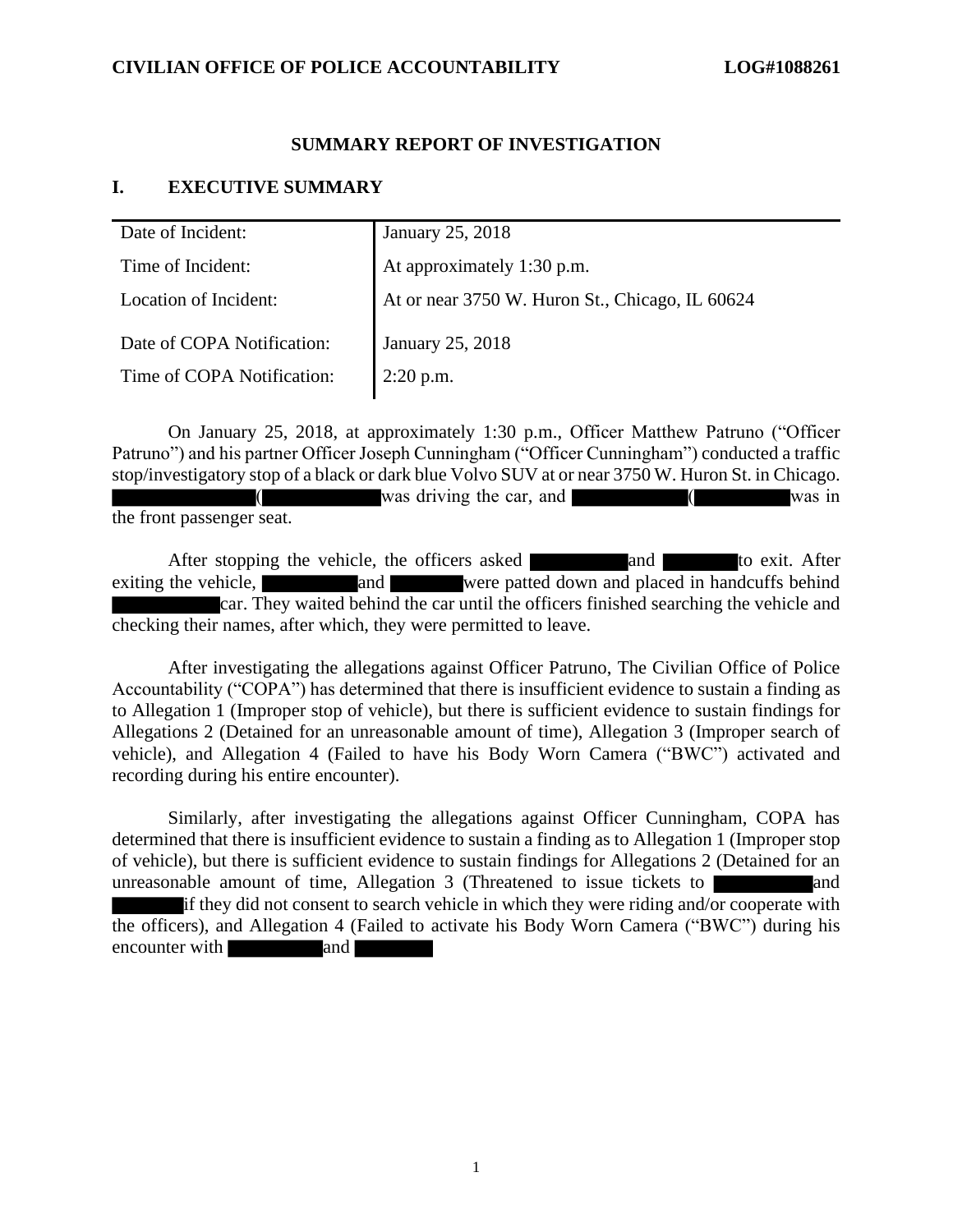# **II. INVOLVED PARTIES**

| Accused Officer #1:                   | Officer Matthew Patruno, Star #11814, Employee #<br>Unit of Assignment: 11 <sup>th</sup> District, Date of Appointment:<br>November 24, 2014, Rank: Police Officer, DOB:<br>1988, Male, Caucasian |
|---------------------------------------|---------------------------------------------------------------------------------------------------------------------------------------------------------------------------------------------------|
| Accused Officer #2:                   | Officer Joseph Cunningham, Star #9871, Employee<br>Unit of Assignment: 11 <sup>th</sup> District, Date of<br>#<br>Appointment: February 18, 2014, DOB: 1985,<br>Male, Caucasian                   |
| <b>Officer Mark Ritchey – Witness</b> | Officer Mark Ritchey, Star #14979, Employee #<br>Unit of Assignment: 25 <sup>th</sup> District, Date of Appointment:<br>December 14, 2012, DOB: (1984, Male,<br>Caucasian                         |
| Complainant:                          | DOB  <br>, 1987, Male African-<br>American                                                                                                                                                        |
| Civilian Witness                      | , 1988, Male African-<br>DOB  <br>American                                                                                                                                                        |

# **III. ALLEGATIONS<sup>1</sup>**

| <b>Officer</b>                  | <b>Allegation</b>                                                                                                                                                                                                                                                | Finding/<br><b>Recommendation</b> |
|---------------------------------|------------------------------------------------------------------------------------------------------------------------------------------------------------------------------------------------------------------------------------------------------------------|-----------------------------------|
| Officer<br>Matthew<br>Patruno   | It is alleged by the complainants that on or about January<br>25, 2018, at approximately 2:30 p.m., at or near 3750 W.<br>Huron St., Chicago, IL 60624, Officer Matthew Patruno,<br>star #11814 committed misconduct through the following<br>acts or omissions: |                                   |
|                                 | 1. Detained<br> and<br>bv<br>stopping the vehicle they occupied;                                                                                                                                                                                                 | <b>Not Sustained</b>              |
|                                 | for<br>2. Detained<br>and<br>an unreasonable amount of time;                                                                                                                                                                                                     | Sustained / 5-Day<br>Suspension   |
|                                 | vehicle<br>3. Searched the<br>occupied<br>by<br>without<br>and<br>justification; and                                                                                                                                                                             | Sustained / 5-Day<br>Suspension   |
|                                 | 4. Failed to follow Special Order 03-14 by not having<br>his body worn camera activated and recording<br>during his entire encounter with<br>and                                                                                                                 | Sustained / 5-Day<br>Suspension   |
| Officer<br>Joseph<br>Cunningham | It is alleged by the complainants that on or about January<br>25, 2018, at approximately 2:30 p.m., at or near 3750 W.<br>Huron St., Chicago, IL 60624, Officer Joseph Cunningham,                                                                               |                                   |

<sup>&</sup>lt;sup>1</sup> Corrected allegations were served on both officers.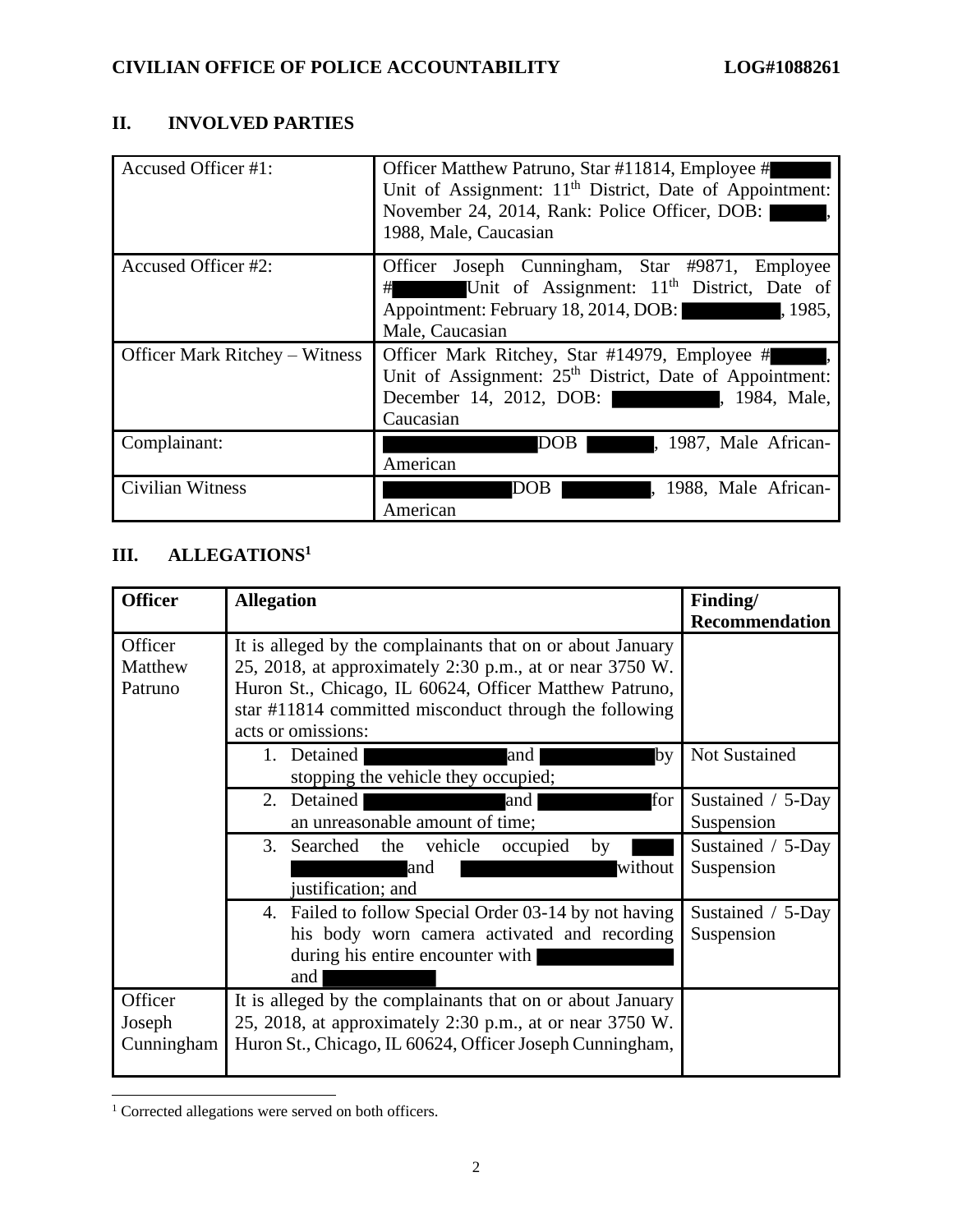| star #9871, committed misconduct through the following<br>acts or omissions:                                                                     |                                 |
|--------------------------------------------------------------------------------------------------------------------------------------------------|---------------------------------|
| Detained<br>and<br>$\mathbf{I}$ by<br>stopping the vehicle they occupied                                                                         | <b>Not Sustained</b>            |
| 2. Detained<br>for<br>and<br>an unreasonable amount of time                                                                                      | Sustained / 5-Day<br>Suspension |
| 3. Searched the vehicle<br>occupied<br>by<br>without<br>and<br>justification; and                                                                | Sustained / 5-Day<br>Suspension |
| 4. Failed to follow Special Order 03-14 by not having<br>his body worn camera activated and recording<br>during his entire encounter with<br>and | Sustained / 5-Day<br>Suspension |

# **IV. APPLICABLE RULES AND LAWS**

### **Rules**

- 1. Fourth Amendment to the Constitution of the United States
- 2. Fifth Amendment to the Constitution of the United States
- 3. Fourteenth Amendment to the Constitution of the United States

# **Chicago Police Department Rules and Regulations**

# **General Orders**

- 1. Rule 1: Violation of any law or ordinance.
- 2. Rule 6: Disobedience of an order or directive, whether written or oral.

# **Special Orders**

- 1. S04-13-09, Investigatory Stop System, Effective Date: June 17, 2017
- 2. S03-14, Body Worn Cameras, Effective Date: October 17, 2017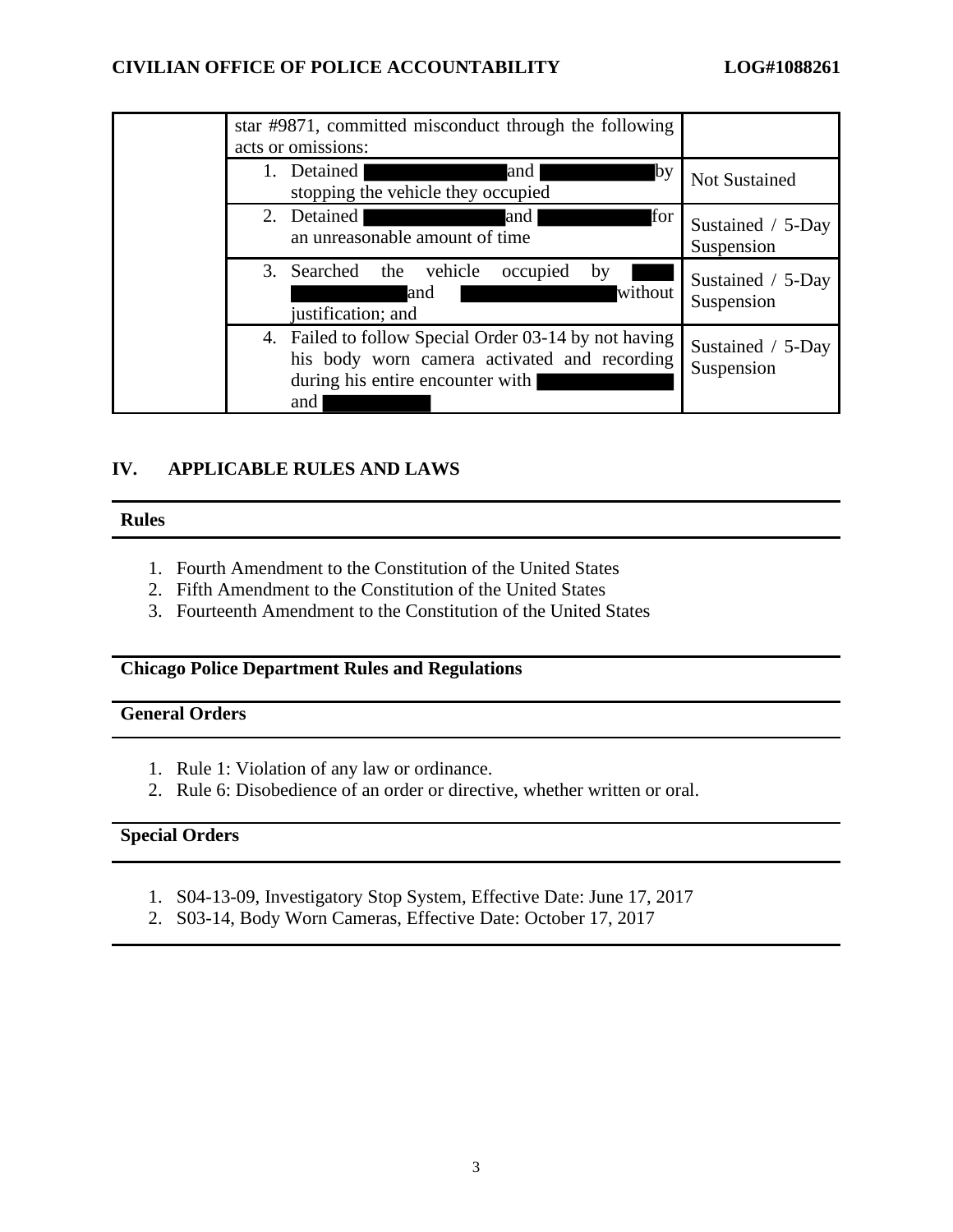# **V. INVESTIGATION**

## **a. Interviews**

*2*

COPA interviewed on January 26, 2018, about the incident that occurred on January 25, 2018. Stated that while he and Terminan Company 25, 2018. around at or near 3750 W. Huron St., Chicago, they were stopped by Officers Patruno and Cunningham. was driving in his car, and was in the front passenger seat.

said that when the police pulled him over, Officer Patruno asked for his license and insurance card, and then he reached into the car, grabbed arm, and pulled him out of the car. said that he began recording the incident from the beginning of the stop because the officers were yelling, telling him to lower his windows, and Officer Patruno had his hand on his "heat.<sup>3</sup>"

After they were removed from the vehicle, and were patted down, handcuffed, and then positioned at the rear of car while the officers searched the vehicle. After searching the vehicle, the officers then ran license and let him go.

said that while the officers never told him why they pulled him over, they did tell him that they could give him a ticket because had not been wearing a seatbelt and an air freshener was hanging in car. The officers never issued any tickets.

said that Officer Patruno told him that his body-worn camera ("BWC") was recording as soon as he walked up to vehicle. Officer Patruno also told that he had arrested before. While acknowledged that he had been arrested before for drug offenses, he did not recall being arrested by Officer Patruno.

COPA interviewed on July 25, 2018. interview was substantially similar to interview, but for the following facts. While said the officers asked him for his license and insurance cards, said the officers never asked for those items. The acknowledged that both he and are members of the Vice Lord street gang. **believed that the officers were more aggressive with** than they were with him. said that after he gave the police his identification, and after they ran his name, they told him he was free to leave, and he walked away, prior to the scene.

 $^{2}$  Atts, 4 & 42

<sup>&</sup>lt;sup>3</sup> While never specified what he meant by "heat," based on the context, COPA presumes that was referring to the officer's gun.

<sup>4</sup> Atts. 36 & 49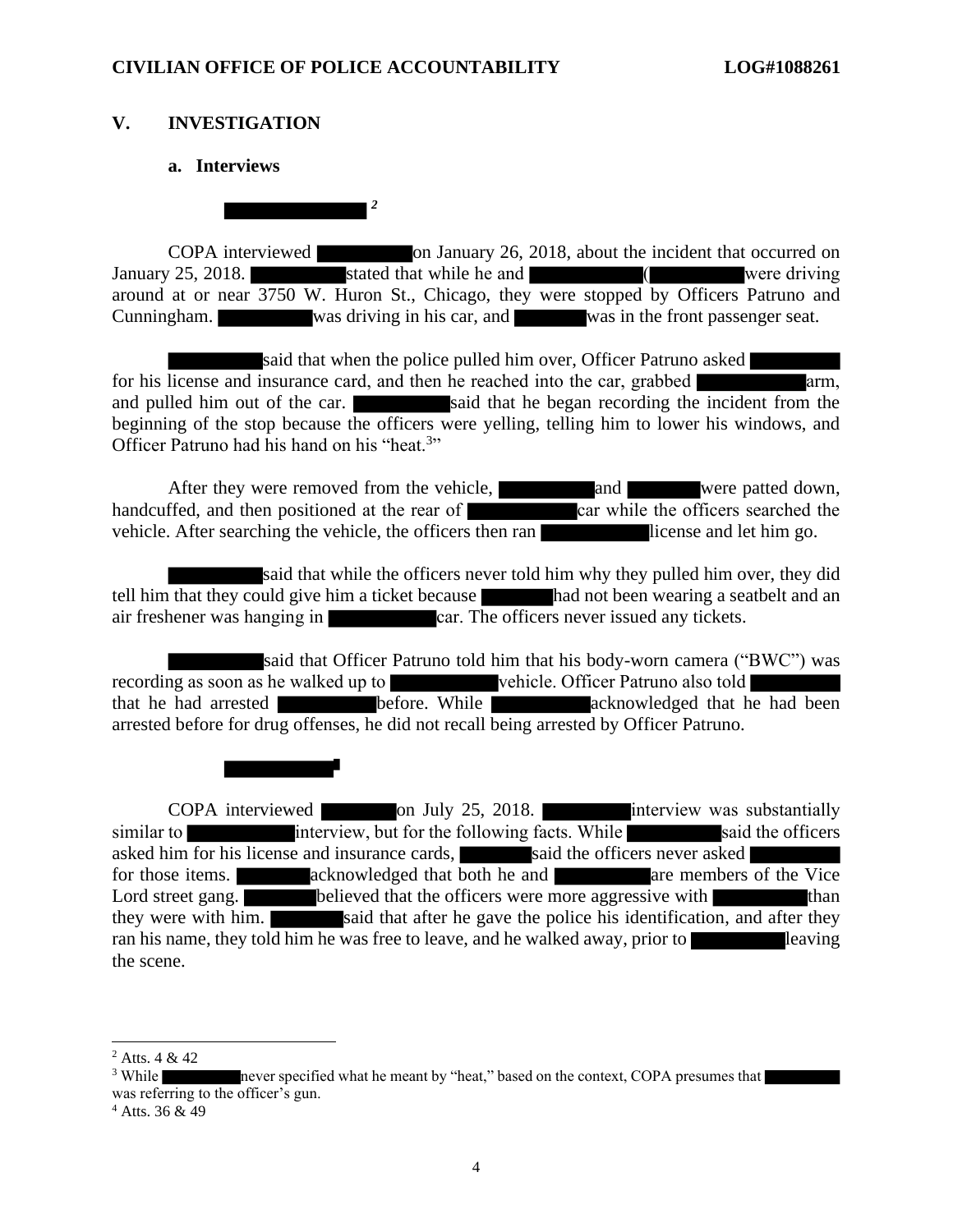also said that the police never told them why they were pulling him over and he was wearing his seatbelt. **Further stated that he believed the windows of the vehicle were** tinted, so he did not think the police could see inside the car.

## *Accused Officer Matthew Patruno<sup>5</sup>*

On September 12, 2018, COPA interviewed Officer Patruno with regard to the stop of vehicle that he and his partner Officer Cunningham conducted on January 25, 2018.

Officer Patruno stated that, on January 25, 2018, or less than forty eight (48) hours prior to that time, he and his partner had received information from a confidential informant ("CI") or an anonymous source that they had worked with in the past, that members of the Co Gang<sup>6</sup> were armed, driving around in a dark-colored Volvo SUV, and committing armed robberies in the area. Officer Patruno stated that they believed the anonymous source to be credible, because this individual had given them good information in the past.

Officer Patruno said that he knew that the predominant gang in the area where they stopped car were the Conservative Vice Lords Cronulla Gang, which is also known as the Co Gang. This was one of the larger gangs in the area, and they were heavily into narcotics activities, robberies, and shootings. Officer Patruno knew that and and were members of the Conservative Vice Lords and he believed that either he or his team had stopped before. Officer Patruno stated that he had seen in the area, and he may have stopped him on a prior occasion.

While patrolling the area, Officer Patruno and Officer Cunningham noticed vehicle, which described as a blue Volvo truck, thereby matching the description from the informant. They pulled the vehicle over for an investigatory stop, but they did not do so until they saw the seatbelt violation. He said that they made a traffic stop, and they expanded on that due to the information that they had received about the vehicle and the armed robberies. Officer Patruno said the stop was an attempt to corroborate the information they had received from the anonymous source.

Officer Patruno explained that he wanted the occupants to exit the vehicle based on the movements of the individuals and **hostility**. Officer Patruno also stated that he was concerned for his safety based on his knowledge about Officer Patruno stated that, as shown in the BWC, he unbelted seatbelt before exited the car. Officer Patruno said that this was his regular procedure when conducting weapons related arrests or investigations, because he had seen people grabbing weapons from the area between the seat and the center console. Similarly, Officer Patruno stated that he handcuffed the men due to their hostility towards the officers.

With respect to why the officers searched the vehicle, Officer Patruno said it was a "protective pat down of the vehicle," looking for anywhere in the vehicle where the occupants could have access to a weapon. Officer Patruno explained that they searched the vehicle for

<sup>5</sup> Att. 52, 53 & 59

<sup>&</sup>lt;sup>6</sup> The officers referred to the particular subgroup of the Conservative Vice Lords as the Co Gang.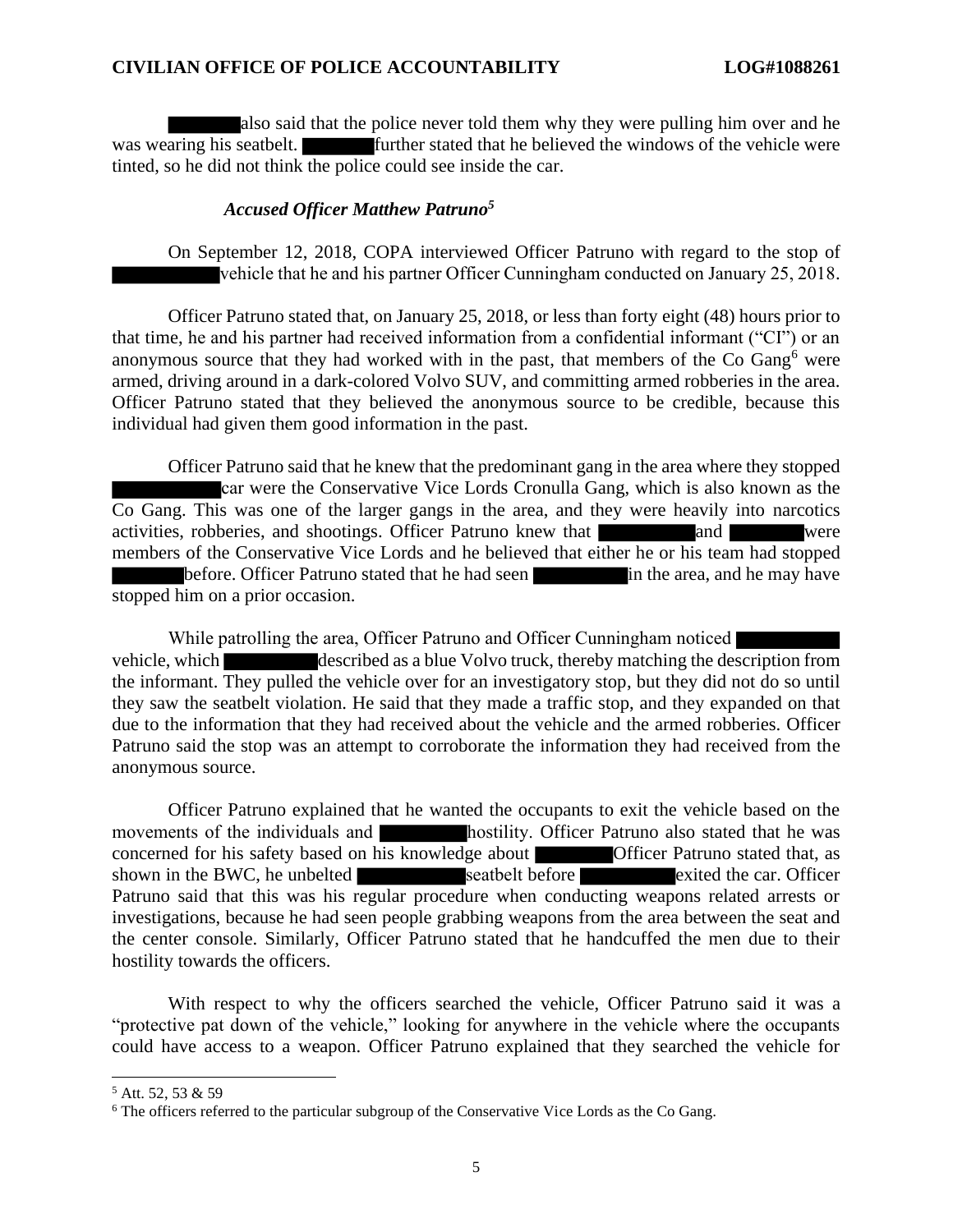weapons because of the information they had received, the movements of the occupants, and their knowledge of the occupants. Officer Patruno stated that he believed that, given those circumstances, they had probable cause to search the vehicle.

When asked about whether **had given consent to search the car**, Officer Patruno pointed to the part in the video when told him that there was nothing in the vehicle and they should do what they had to do. He did not recall if he specifically asked for his consent to search the car.

When asked why he did not tell and and why they were being stopped, Officer Patruno stated that if this was not the right vehicle, he did not want to tell others what was going on.

When asked about why his BWC was not initially turned on, Officer Patruno said that it was a mistake. He said that he thought he had turned it on. Officer Patruno also said that using the BWCs was not yet second nature to him. He explained that he had been on medical leave and first received his BWC when he came back to work in January just three weeks before the stop.

### *Accused Officer Joseph Cunningham<sup>7</sup>*

On September 21, 2018, COPA interviewed Officer Cunningham regarding the stop that he and his partner, Officer Patruno, conducted on January 25, 2018. On that date, Officers Patruno and Cunningham were given the general assignment of suppressing gang activity, narcotics activity, and investigating any firearm or weapon related matters.

Officer Cunningham stated that prior to the stop, he and his partner had received information from an anonymous source, that the individuals belonging to the Co Gang were driving around the area, in a dark Volvo SUV, and had been committing armed robberies in the area. When they saw vehicle matching the description, they pulled the car over to conduct both a traffic stop because was not wearing his seatbelt, and an investigatory stop, based on the information they had received from the anonymous source.

Officer Cunningham stated that when he approached the front passenger side of the vehicle, he noticed that who was in the front passenger seat, was moving around a lot and looking back at them. Officer Cunningham was familiar with whom he had known from prior encounters, as a member of the Conservative Vice Lords. He said that his prior encounters with had been consensual, and he had not previously arrested or conducted an investigatory stop of **He** said that he knew was violent, based on statements to him, statements from numerous other individuals, as well as internal information. He also had knowledge about **and his having weapons and his involvement in narcotics** business with the gang. Officer Cunningham knew to be an enforcer for the gang, which is the person who metes out violence when necessary, either with a weapon or physical violence. In addition, Officer Cunningham stated that when they stopped the vehicle, made threats to him and his partner. Based on all of this information, Officer Cunningham was concerned that either or was armed or would become physical.

 $7$  Att. 57, 58 & 60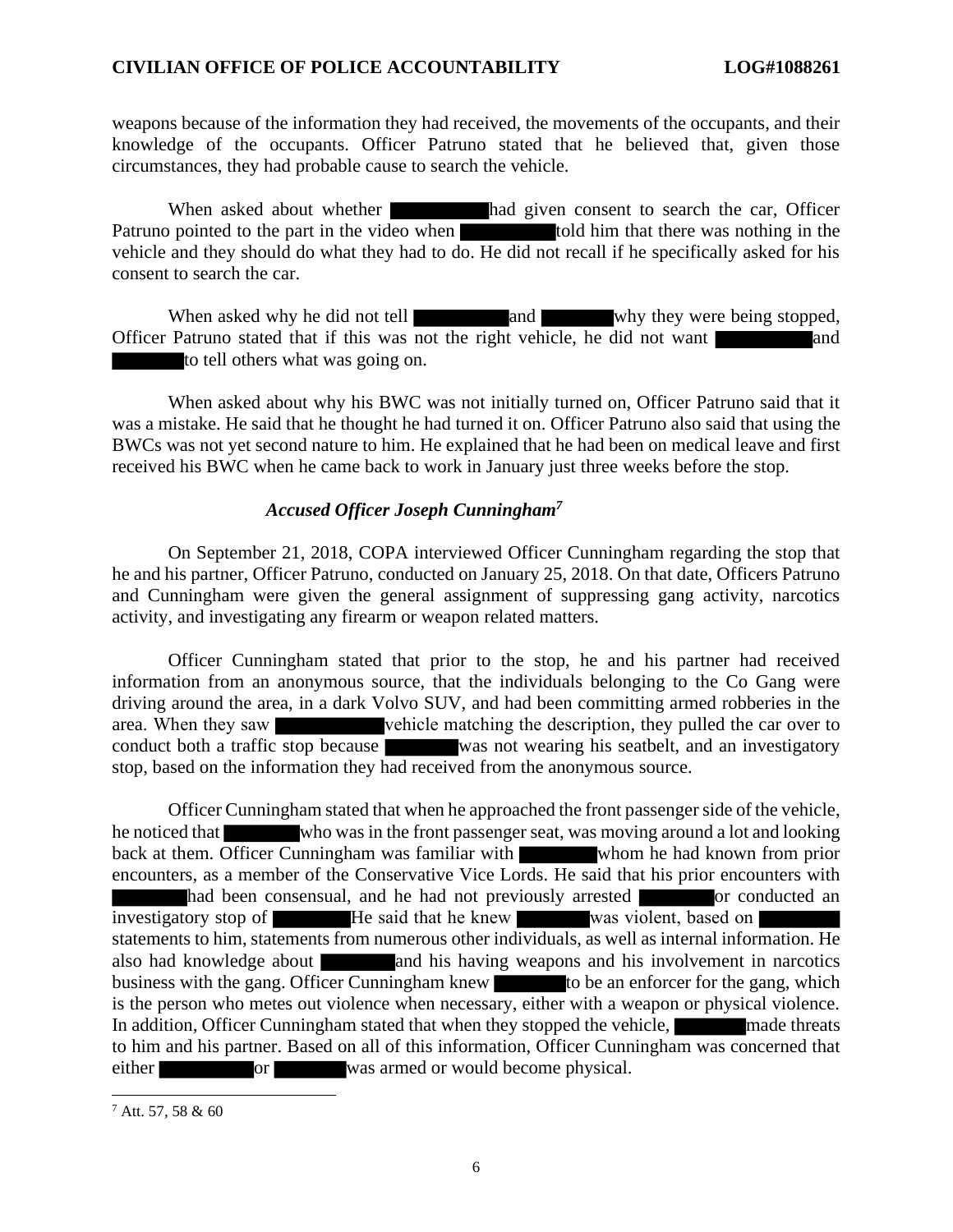When Officer Cunningham approached the front passenger side of the vehicle, he could tell that was intoxicated because breath smelled of alcohol, and was very loud, agitated, combative, and uncooperative. Officer Cunningham also said that when he asked to exit the vehicle, it took some time before complied. Once was outside the vehicle, Officer Cunningham patted him down and placed him in handcuffs. Officer Cunningham denied going into **pockets** during the search.

Officer Cunningham stated that he did not prepare the Investigatory Stop Report. However, he said that because the form indicated that consented to the pat down, had given consent. He said that he did not believe he participated in the search of  $\sim$  car because he was too concerned about

When asked why there was no footage from his BWC, Officer Cunningham said that he believed that he had activated it, but apparently it had not been activated. Officer Cunningham admitted that this was a situation where his BWC should have been activated. Officer Cunningham explained that he had not been given the BWC until the previous August or September. He further stated that while he had been trained on how to use the BWC, he was not trained on how to think about it in a tactical situation. He said that the fact that there is no BWC footage was due to a mistake and was not intentional.

Initially, Officer Cunningham recognized himself on the footage from Officer Patruno's BWC, and he recognized his voice on the cell phone footage. During the interview, Officer Cunningham was shown the footage from cell phone, and when asked why did not appear intoxicated from the cell phone video, Officer Cunningham explained that the video does show signs of intoxication and that he may be better able to tell if a person is intoxicated due to the police training for DUIs.

Officer Cunningham explained that he discusses that he has discretion to write tickets to calm people down when he stops them. When asked about his statements on the cell phone indicating that while he could issue tickets, he did not want to issue tickets, and that they should show him some respect and he will give respect back, Officer Cunningham explained that he used this strategy to calm people down, by letting them know that they were there to investigate gangs, drugs, and guns, when he stopped them, and were not there to write tickets. Officer Cunningham said his statements were not made for the purpose of telling the occupants that if they did not cooperate, he would want to write them tickets.

When asked if they had detained **and and and for an unreasonable amount of** time for a seatbelt violation, he said that ten minutes was not too long for a seatbelt violation.

# *Officer Mark Ritchey – Witness<sup>8</sup>*

COPA interviewed Officer Mark Ritchey ("Officer Ritchey") on July 3, 2018. Officer Ritchey was one of the patrol officers that appeared on the scene to assist Officers Patruno and Cunningham. Officer Ritchey stated that he and his partner were in the area for a call of shots fired.

<sup>8</sup> Att. 32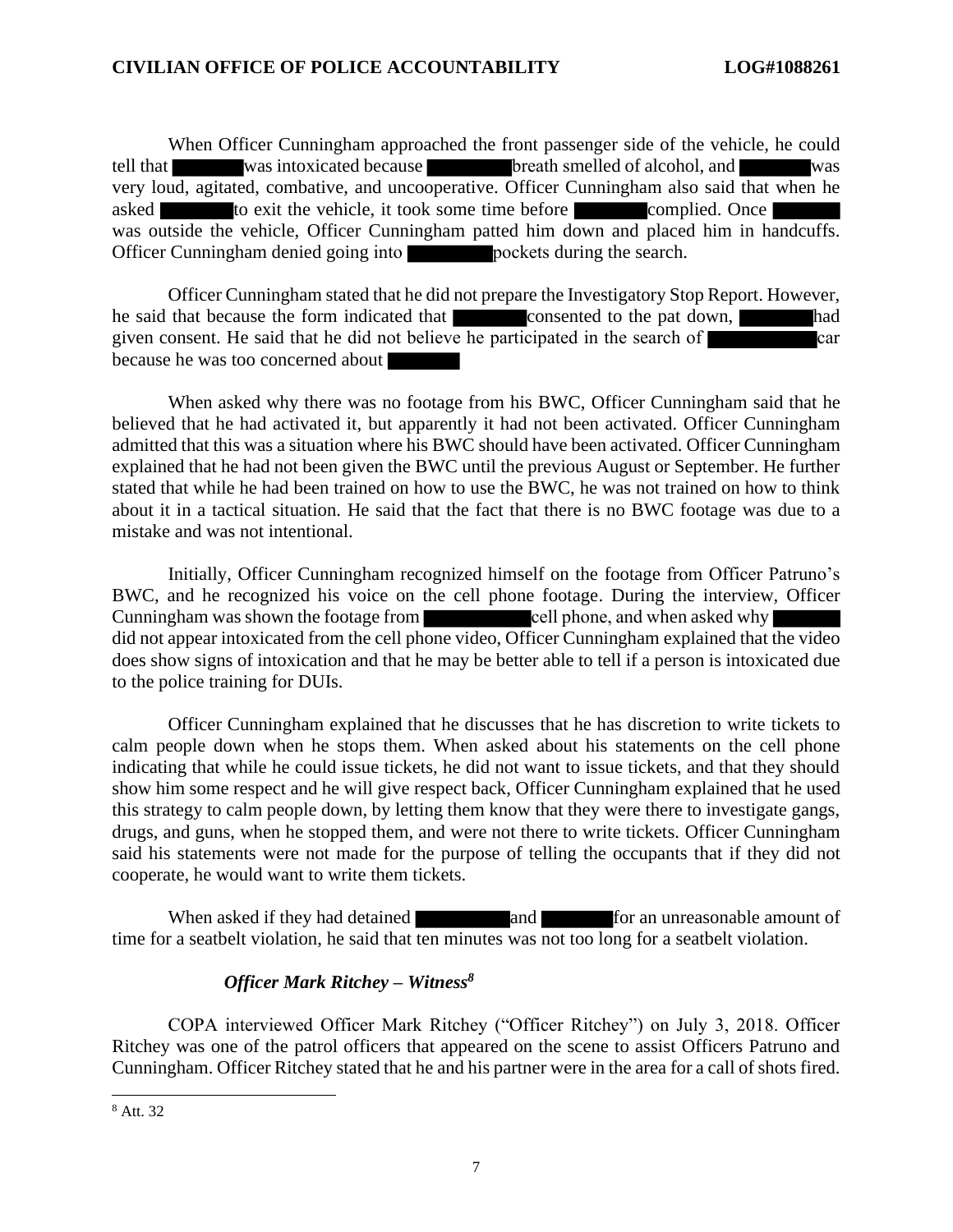When they arrived on the scene, nothing was going on. When they saw the tactical officers with a car pulled over, they stopped to see if they could be of assistance. Officer Ritchey stated that he and his partner watched the occupants of the vehicle while the other officers searched the vehicle. Officer Ritchey did not know the reason the car was stopped or what the officers were looking for.

# **b. Digital Evidence**

# *Cell Phone Footage<sup>9</sup>*

COPA reviewed the footage recorded by cell phone during the stop made by Officers Patruno and Cunningham. The footage begins with either or saying that they had not done anything wrong. Then Officer Cunningham appears to be telling them to calm down. Officer Cunningham then told them that the officers could write them tickets, but they did not want to do that. When asked why they would write tickets, Officer Cunningham told them that was not wearing a seatbelt, and there was an air freshener improperly hanging from the rear-view mirror. told the Officers to just give them the tickets and let them leave. Officer Cunningham told them that he just wanted to check them out. Officer Cunningham stated that he did not want to write tickets, but he could issue tickets. Officer Cunningham further stated that if they did not cooperate, it would make him want to write tickets. Officer Cunningham told them, "you know how the hood is." He then told them that they should just let the police check them out, and, if they were good, they could leave. Officer Cunningham said that their best bet was to be quiet, give the police some respect, the police would give them respect, and if there were no problems, they would be on their way.

Officer Cunningham asked them if they were cool. said they were cool, but he asked them why they had to exit the vehicle and asked why the police wanted to check the car. When told them that there was nothing in the car, Officer Cunningham told him that if there was nothing in the car, he had nothing to worry about.

# *Body-worn Camera Footage ("BWC")<sup>10</sup>*

COPA reviewed footage from Officer Patruno's BWC, which was activated at some point after the stop had already begun. The BWC does not depict the part of the stop depicted by the cell phone footage.

The BWC shows both and get out of the car, mostly on their own, although may have had some help. Kept asking them why they were making them get out of the car and why they wanted to search the car. also told them that there was nothing in the car.

The BWC footage also shows Officer Cunningham leaning into the car by the open front passenger window, trying to coax to get out of the vehicle. Officer Cunningham told that he was always cool with so should be cool with him.

<sup>&</sup>lt;sup>9</sup> Att. 25

 $10$  Att. 26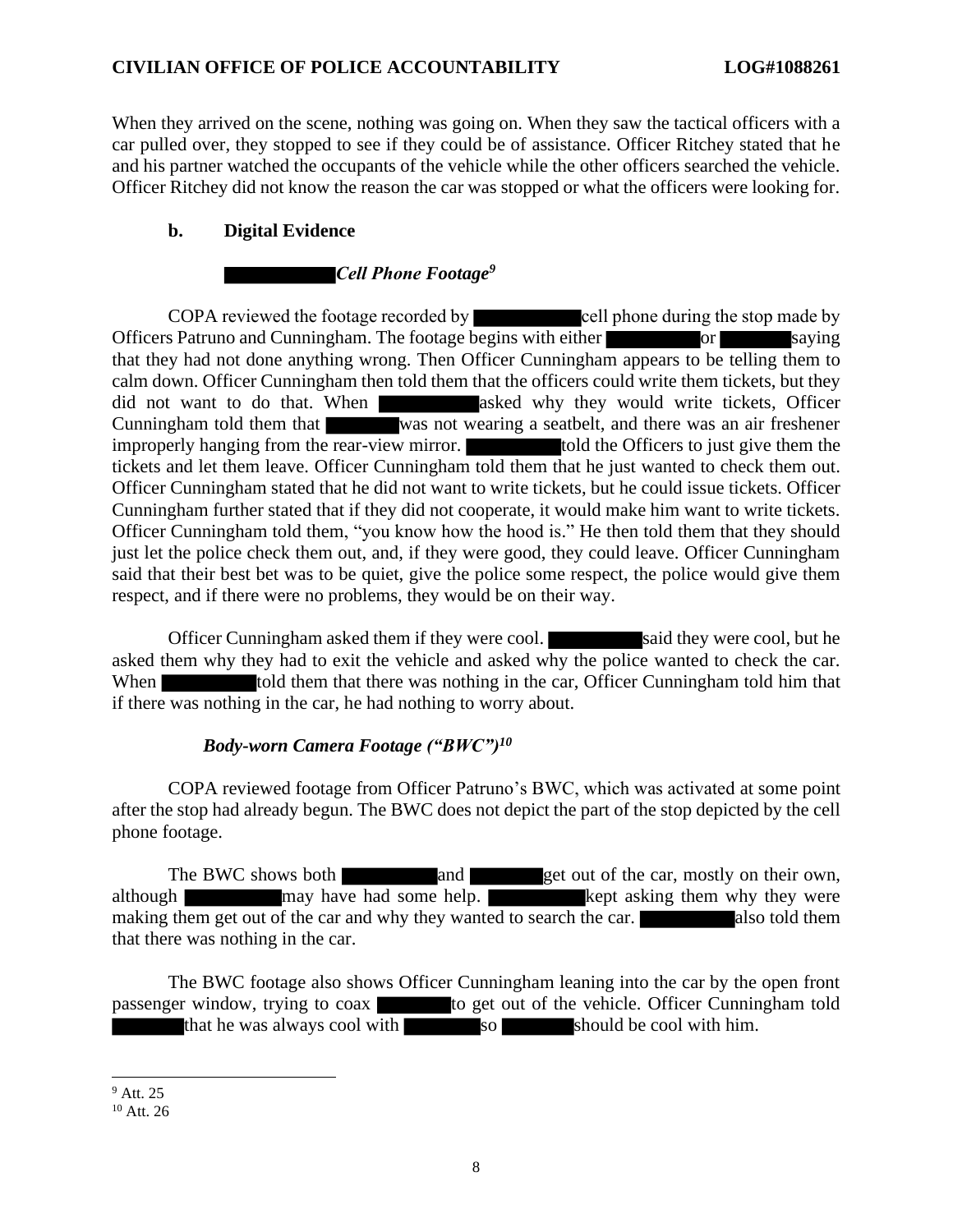#### **c. Documentary Evidence**

### *Investigatory Stop Reports<sup>11</sup>*

Investigatory Stop Reports were generated for both and and The Investigatory Reports for both men contain essentially the same information. The reports indicate that the officers observed vehicle travelling from Monticello westbound on Huron. The officers had received information in the "days prior" to the stop from an anonymous source, that CVL (Conservative Vice Lords) Co-Gang members were traveling in a dark blue or black Volvo SUV, and that they were armed with handguns and committing robberies in the area. In addition, the officers noted that the front seat passenger was not wearing a seatbelt. The report states that the officers activated their lights and conducted a traffic stop for a seatbelt violation.

The officers stated that when they approached the car, they recognized and from prior previous encounters, as well as information they had received from CIs. The officers were aware that both men were members of the Vice Lords from Chicago Avenue, and that both were active in the narcotics trade in the area. Based on intelligence from an anonymous source, the officers believed that the men in the car might be armed.

They asked both men to get out of the car and they then conducted a protective pat down of each man. The report states that **the state and** told the officers that they had nothing either on their person or in the car and that the officers could freely search them.

The ISR first states that the stop was not related to gang or narcotic enforcement, but later indicates that it was related to gang or narcotic enforcement. The report also indicates that the searches of both men were consensual, as was the search of the vehicle. The narrative states that both men stated that they had nothing on them or in the car, and the officers were free to search them and the vehicle.

# *Original and Supplementary Case Report <sup>12</sup>*

Attached to documentation for Officer Patruno's BWC footage, are police reports regarding an armed robbery that occurred at approximately 13:05 on January 25, 2018. The reports indicate that at approximately 13:05, the victim was inside his car in his garage, when three men entered the garage, pulled him out of his car, beat him, pointed a gun at him, and then left in the victim's car. The victim's car was a black Nissan Rogue, which was later found abandoned. Because this appears to be an unrelated incident, it will not be addressed in this report.

# **V. LEGAL STANDARD**

For each Allegation COPA must make one of the following findings:

1. Sustained - where it is determined the allegation is supported by a preponderance of the evidence;

 $11$  Att. 17 & 18

<sup>12</sup> Att. 23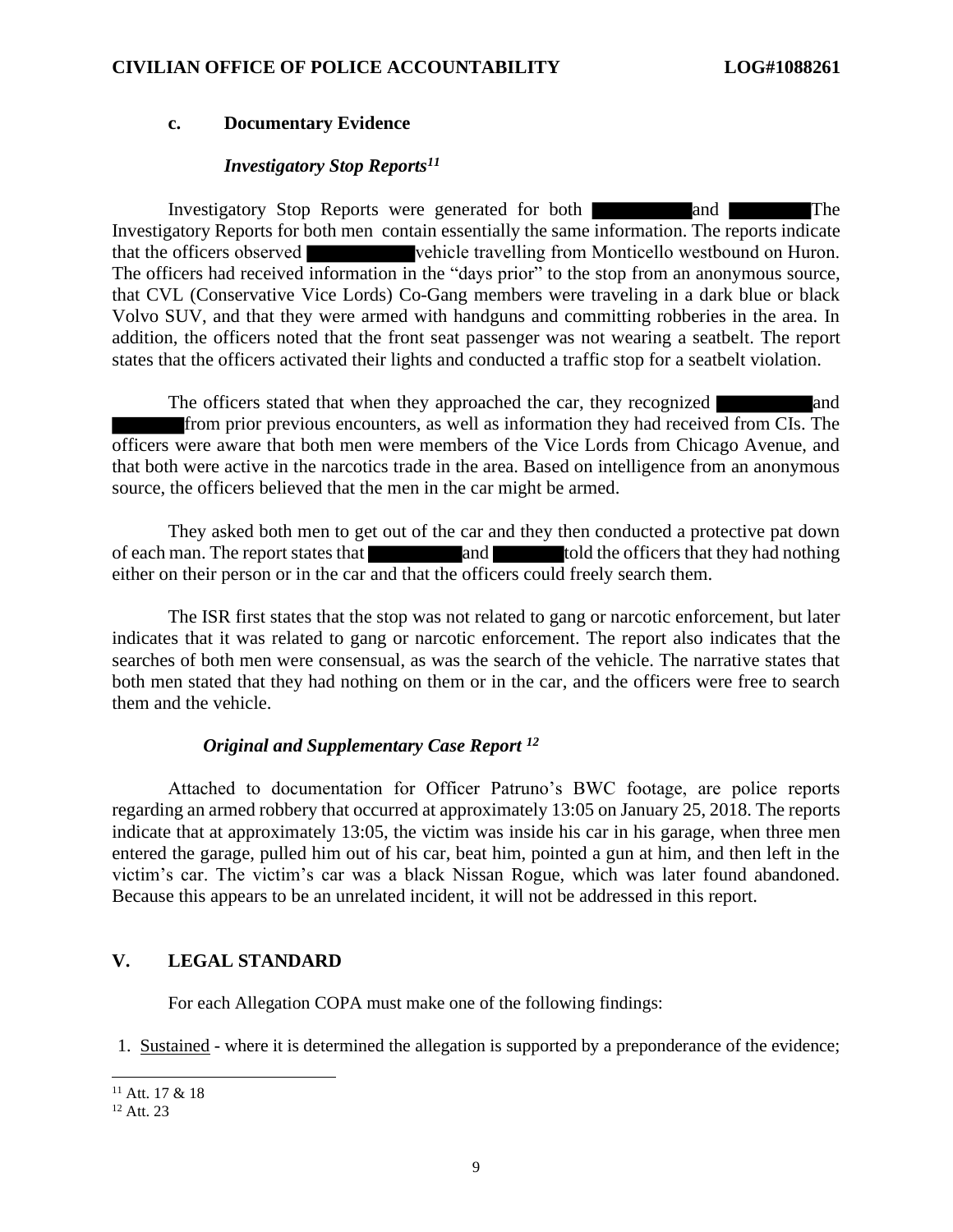- 2. Not Sustained where it is determined there is insufficient evidence to prove the allegations by a preponderance of the evidence;
- 3. Unfounded where it is determined by clear and convincing evidence that an allegation is false or not factual; or
- 4. Exonerated where it is determined by clear and convincing evidence that the conduct described in the allegation occurred, but it is lawful and proper.

A preponderance of evidence can be described as evidence indicating that it is more likely than not that the conduct occurred and violated Department policy. *See Avery v. State Farm Mutual Automobile Insurance Co.*, 216 Ill. 2d 100, 191 (2005), (a proposition is proved by a preponderance of the evidence when it has been found to be more probably true than not). If the evidence gathered in an investigation establishes that it is more likely that the misconduct occurred, even if by a narrow margin, then the preponderance of the evidence standard is met.

Clear and convincing evidence is a higher standard than a preponderance of the evidence but lower than the "beyond-a-reasonable doubt" standard required to convict a person of a criminal offense. See *e.g.*, *People v. Coan*, 2016 IL App (2d) 151036 (2016). Clear and Convincing can be defined as a "degree of proof, which, considering all the evidence in the case, produces the firm and abiding belief that it is highly probable that the proposition . . . is true." *Id*. at ¶ 28.

## **VI. ANALYSIS**

Upon the conclusion of this investigation, COPA sustains Allegations 2 through 4 against Officer Patruno. COPA finds Allegation 1 against Officer Patruno is unsustained. Similarly, with respect to Officer Cunningham, COPA sustains Allegations 2 through 4 and finds Allegation 1 to be Not Sustained.

#### **a.** *Summary of the Relevant Facts*

The credibility assessments in this report have been determined by examining the statements made by the officers during their interviews and comparing those statements with the video footage from both cell phone and Officer Patruno's BWC, as well as the ISRs. The information from the officers' interviews and the ISRs, is significantly divergent from what is seen on the videotape footage.

During his interview, Officer Cunningham conveyed the fact that they stopped vehicle, in which was a passenger, both due to a seatbelt violation, as well as information they had received from an anonymous source. With regard to the seatbelt violation, there is insufficient evidence to determine whether or not was wearing his seatbelt.

With respect to the propriety of the investigatory stop, both officers discussed the information from the anonymous source during their interviews and that same information was included in the Investigatory Stop Reports. The Investigatory Stop Reports and the officers in their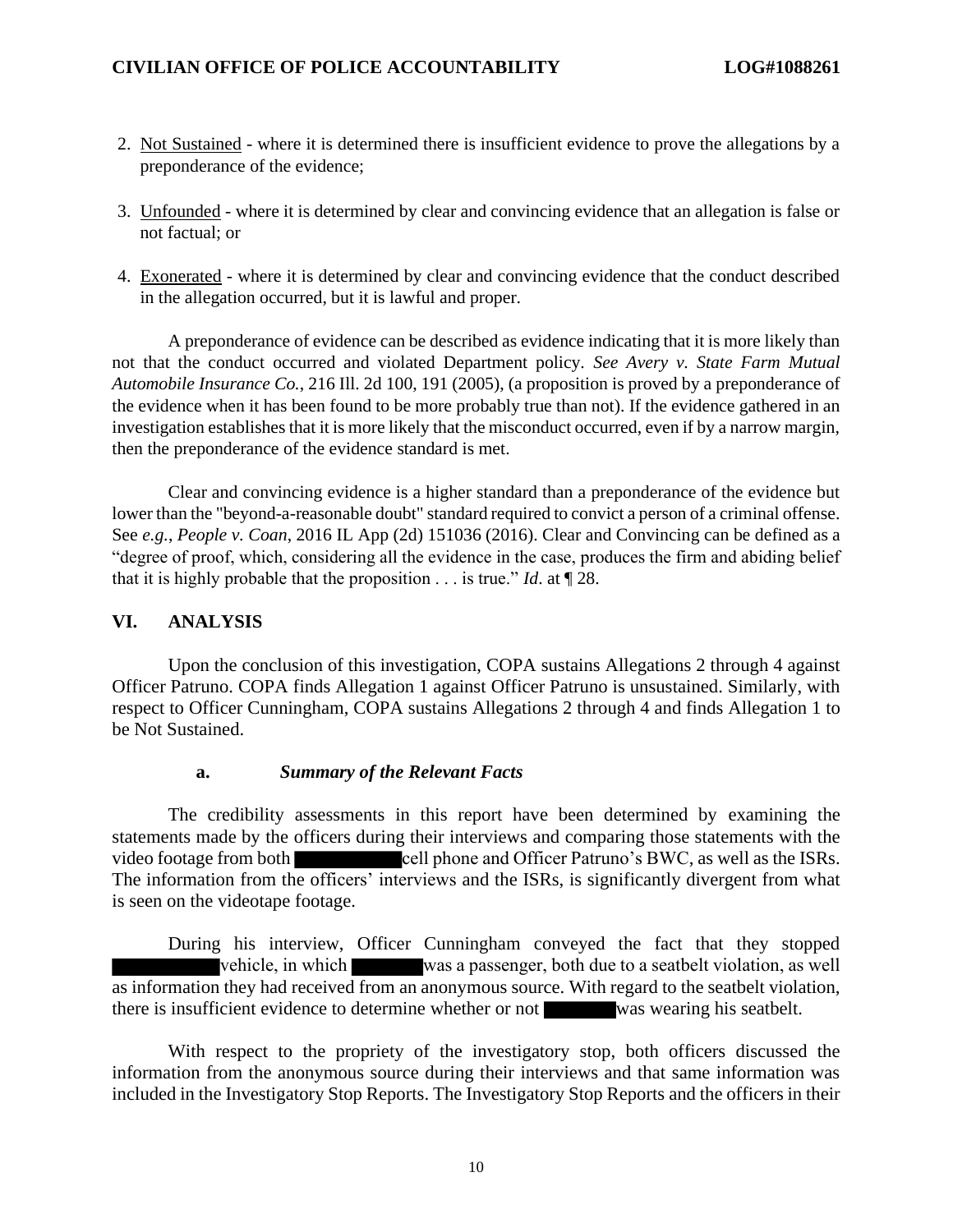interviews stated that an anonymous source informed them that members of the Co Gang were armed and driving around the neighborhood in a blue or dark colored Volvo SUV, and that they had been committing armed robberies in the area.

While there is no direct evidence that the officers were not being truthful about the information they received from the anonymous source, the officers' actions on the video footage is inconsistent with the officers' claims that they had stopped a vehicle in which they believed the occupants were armed and violent or dangerous. It is also inconsistent with their interest in stopping a vehicle where the occupants may have been committing armed robberies in the area. Moreover, although Officer Patruno claimed that the stop was an attempt to corroborate the information they had received from the anonymous source, they never asked any questions that may have corroborated this information.

Both officers discussed their knowledge that both and were members of the Co Gang and their belief that the occupants of the vehicle may have been armed. Officer Cunningham specifically said that he was particularly concerned about whom had been known to carry firearms and to be violent. In fact, Officer Cunningham stated that he knew to be the "enforcer" for the Co Gang, which is the person responsible for carrying out violence when necessary.

Nevertheless, the video footage shows that when the officers approached the vehicle, they did not appear to be in any fear that the passengers were armed. Initially, neither officer had his weapon drawn when he approached the vehicle. In addition, Officer Cunningham did not recall if he or Officer Patruno had their hands on their weapons. The officers merely asked and to exit the vehicle and told them that they just wanted to check them out. When questioned what they had done, Officer Cunningham told them that was not wearing a seatbelt, and an air freshener was improperly hanging from the rear-view mirror. When Officer Patruno said that he did not want to write tickets, but that if and and did not cooperate, they would "want to write tickets." responded by telling them that they should just write the tickets and let them leave, but Officer Cunningham continued trying to convince them to let the officers search the vehicle. While Officer Cunningham stated that he used this tactic of explaining that writing tickets was within the officers' discretion in order to calm people down, the language he used clearly intended to convince and and to let them search them and the vehicle.

Not only did the officers not appear to be concerned that the occupants of the vehicle were armed, but they also did not ask them any questions to check out the information they said the anonymous source had given them. While Officer Patruno said he did not want them to know that they were stopping the car based on the information from the anonymous source because he did not want them to warn others, they did not ask a single question to check out the information from the anonymous source. He could have asked questions that did not give away the reason they were stopping the car. The officers could have asked them where they had been and where they were going or where they had been. Thus, while Officer Patruno said that the stop was a way for them to corroborate the information from the anonymous source, by not asking any questions about that information, he was not corroborating this information.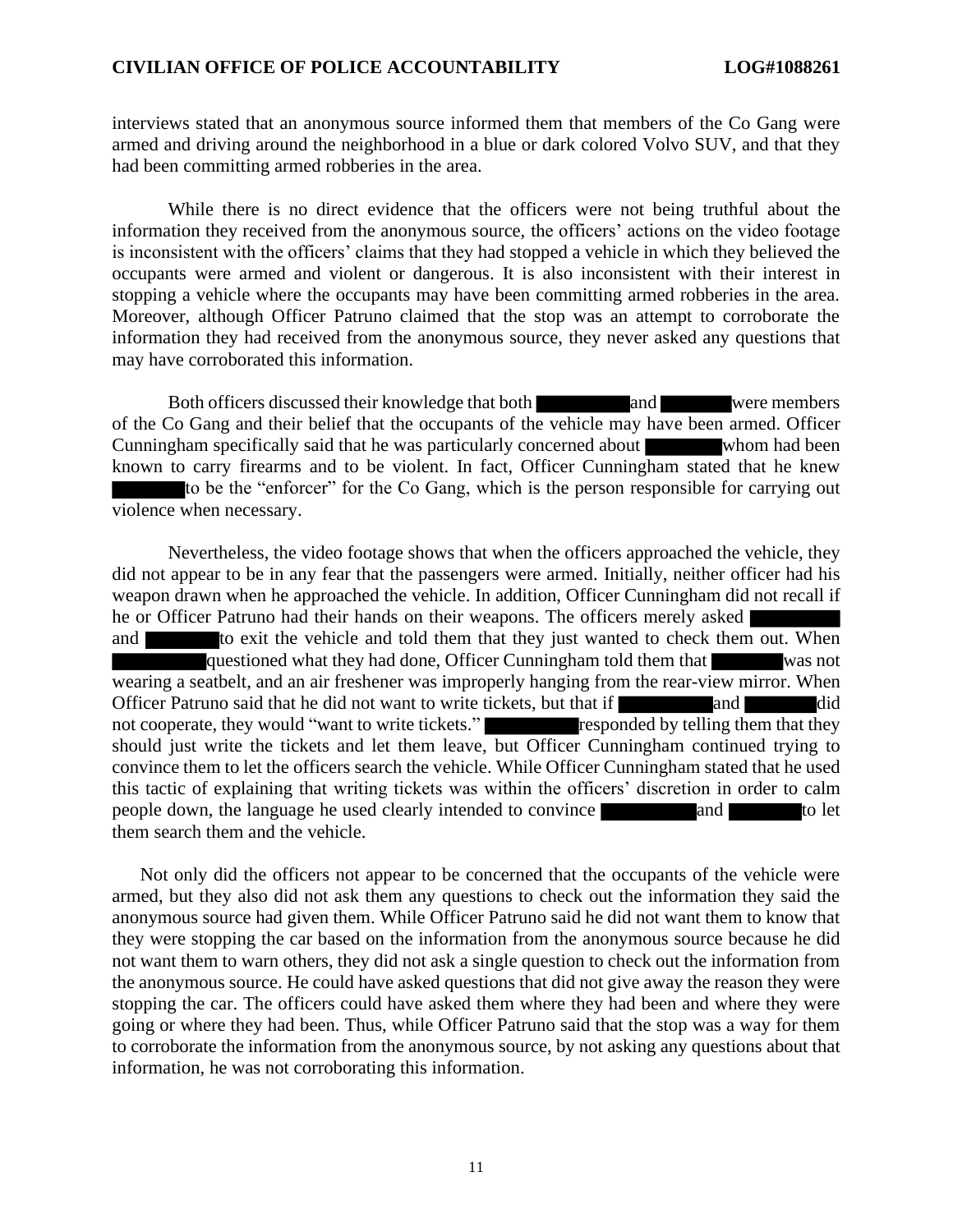In his attempt to search the vehicle, Officer Cunningham said that they should just let the police check them out, specifically stating, "you know how the hood is." He also said that their best bet was to be quiet and give the police some respect. Then the police would give them respect and let them leave if there were no problems. Moreover, the BWC footage shows Officer Cunningham casually leaning into the car by the open front passenger window and telling to be cool and get out of the car. He said that if there was nothing in the car as said, they would have nothing to worry about.

Moreover, although the ISRs stated that the search of both and well as the search of the vehicle were consensual, an examination of the cell phone footage does not depict a consensual search. Most important is the fact that the officers did not ask for consent. Rather, they told and to exit the vehicle, because that is how it is in the hood. Thus, the officers conveyed they did not need to obtain consent to search. It is axiomatic that officers are not permitted to search a vehicle merely because they are in the hood.

Furthermore, both and questioned why they had to exit the vehicle, and both stated that they were never told what they did wrong. Instead, the officers continued to tell and to exit the vehicle and cooperate, Officer Cunningham's threat to write traffic tickets if they did not exit the vehicle and permit the officers to search was ineffective, because told them to write the tickets and let them leave.

Although the video footage shows finally telling the officers to search the car, because they wouldn't find anything, the cell phone footage and the BWC footage show that and **Exited the vehicle for the officers to search because Officers Patruno** and Cunningham gave them not choice. This is not a valid consent. and were forced to "consent."

#### *Officer Patruno*

#### *Allegation 1*

A lawful traffic stop requires "at least [an] articulable and reasonable suspicion that the particular person stopped is breaking the law," including traffic law. *United States v. Rodriguez-Escalera*, 884 F.3d 661, 667-68 (7th Cir. 2018) (citing *Delaware v. Prouse*, 440 U.S. 648, 663 (1979)). Articulable and reasonable suspicion means that the police "must be able to identify some 'particularized and objective basis' for thinking that the person to be stopped is or may be about to engage in unlawful activity," amounting to more than a hunch. *United States v. Miranda-Sotolongo*, 827 F.3d 663, 666 (7th Cir. 2015) (quoting *United States v. Cortez*, 449 U.S. 411, 417 (1981)). Police need not meet the higher threshold of probable cause to perform a traffic stop. *Rodriguez v. United States*, 135 S. Ct. 1609, 1617-18 (2015). An officer's subjective intent does not enter into the analysis; even where officers hope to effectuate a goal unrelated to addressing a traffic violation (such as uncovering criminal activity), intent alone does not invalidate a stop that is otherwise objectively justified by reasonable articulable suspicion. *See Whren v. United States*, 517 U.S. 806, 812 (1996).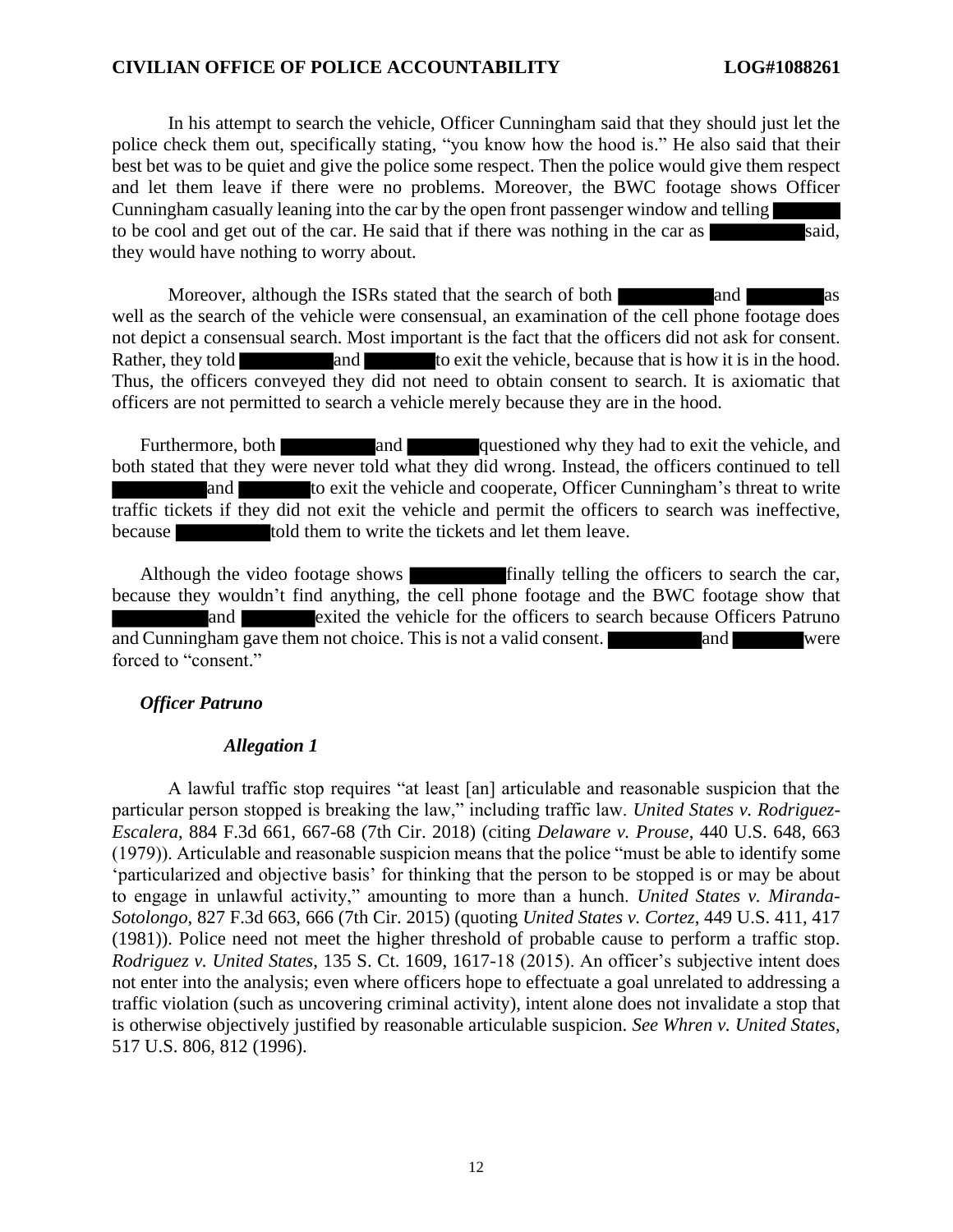COPA finds that there is insufficient evidence to find by a preponderance of the evidence that there was any misconduct in stopping the vehicle. The officers stated that the traffic stop was proper because they had seen not wearing a seatbelt. The information they received from the anonymous source also gave them a legitimate reason to stop the vehicle. There are insufficient facts for COPA to determine whether was wearing a seatbelt or whether the officers actually received the information stated in the ISRs. Accordingly, this allegation is NOT SUSTAINED.

#### *Allegation 2*

A traffic stop must last no longer than is required for law enforcement to effectuate its "mission," which is "to address the [] violation that warranted the stop, and attend to related safety concerns." *Rodriguez v. United States*, 135 S. Ct. 1609, 1614 (2015) (citing *Illinois v. Caballes*, 543 U.S. 405, 407 (2005)). "[O]rdinary inquiries incident to [the] stop" are lawful, falling under the rubric of 'related safety concerns.'" *Id.*, at 1615. Such inquiries include performing outstanding warrant and criminal history checks, as well as examining driver's licenses, vehicle registrations, and proof of insurance. *Id. See also People v. Cummings*, 2016 IL 115769, ¶ 14 (2016). Inquiries unrelated to the stop's mission are lawful only if they "do not measurably extend the duration of the stop." *Id*. at 1614; *Caballes*, 543 U.S. at 410 (holding that it was lawful for an officer to walk a narcotics-detection dog around a vehicle while another officer issued a speeding ticket because it did not prolong the stop).

Even when police stay on-mission throughout the traffic stop, holding a vehicle's occupants for too long a period of time is unlawful. The Supreme Court has declined to establish a bright-line rule on how long is too long, *United States v. Sharpe*, 470 U.S. 675, 686 (1985), but has stated that "the investigative methods employed should be the least intrusive means reasonably available to verify or dispel the officer's suspicions in a short period of time." *People v. Gonzales*, 204 Ill. 2d 220, 233 (2003) (quoting *Florida v. Royer*, 460 U.S. 491, 500 (1983)). If an alternative, less intrusive means of investigation was available at the time of the stop, the determinative factor in the lawfulness of the investigation is "whether the police acted unreasonably in failing to recognize or pursue [the alternative]." *Sharpe*, 470 U.S. at 687 (holding a twenty-minute stop reasonable because the police acted diligently and the suspect's actions contributed to the added delay).

In this particular case, all parties agreed that the stop or at least the search took about 10 minutes. While 10 minutes may not be a long time to detain an individual for a traffic stop, because the search was not related to the traffic stop, and the officers never articulated to COPA that they had probable cause to search the vehicle, the time taken to search the vehicle would cause the stop to be unreasonably long for the purpose of the stop and the time needed to complete the traffic stop for which no tickets were issued.

COPA finds that based on a preponderance of the evidence standard, there is sufficient evidence to sustain a finding that and were detained for an unreasonable amount of time. Based on the above stated facts, while it cannot be said that the officers did not have a valid reason for stopping the vehicle, even if they had the information from the anonymous source, the video footage shows that they were not, in fact, stopping the vehicle based on that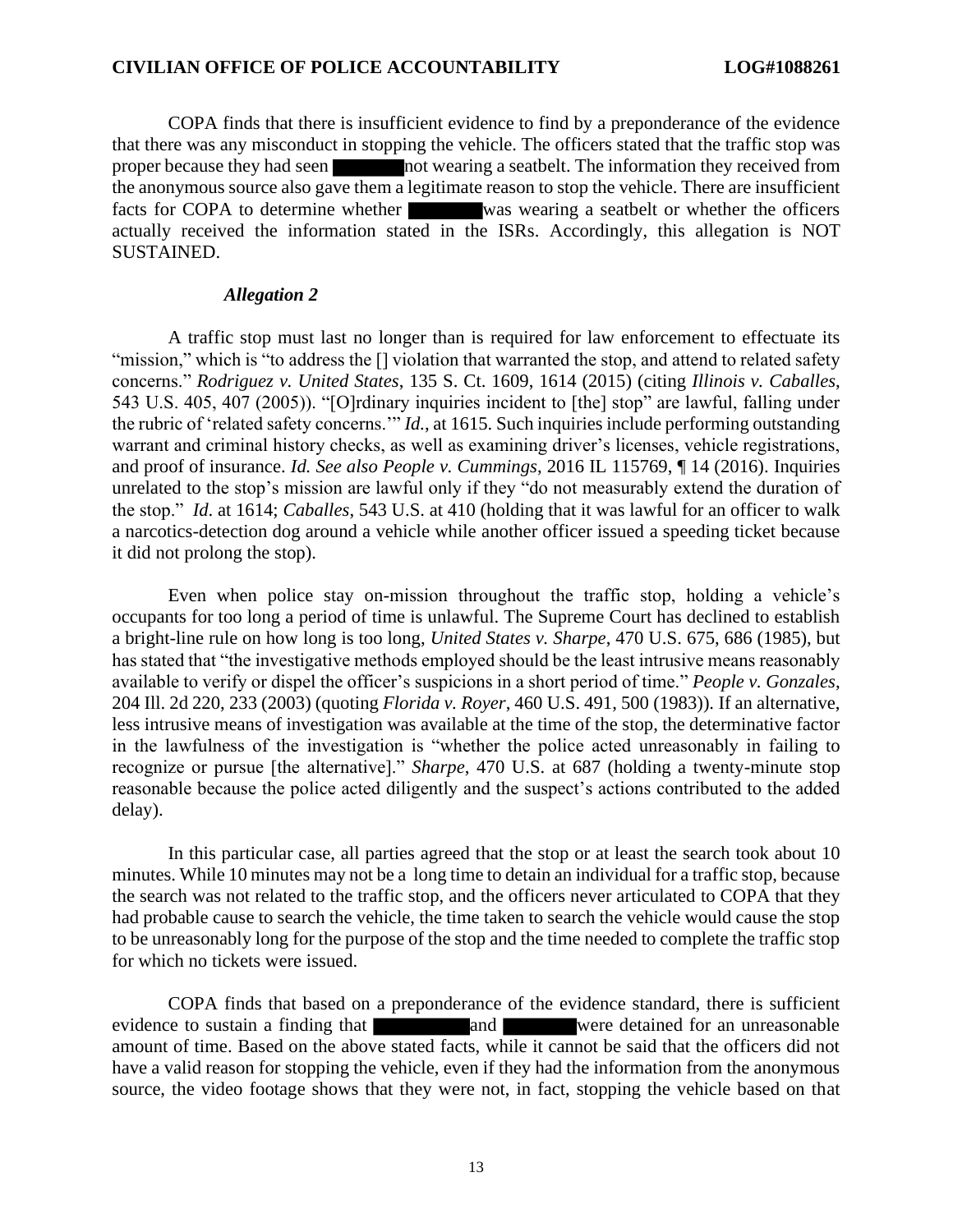information. The officers did not take reasonable investigative steps to confirm or dispel their suspicion in a timely manner.

As discussed, despite the fact that the information they received indicated that the occupants of the vehicle were armed, the officers did not approach the vehicle as they would if they truly believed the occupants may have been armed. The officers did not take reasonable precautionary steps to ensure their own safety. For example, the officers did not have their weapons drawn and did not immediately order the occupants out of the vehicle. Furthermore, when they requested the occupants to exit the vehicle, Officer Cunningham was merely casually leaning into the vehicle as he tried to coax to exit the vehicle. In addition, they did not ask or any questions that might have given them any indication whether the occupants of this vehicle were the individuals that had been committing armed robberies in the area. In fact, they did not ask them any questions at all. The officers took steps to complete the traffic stop in a timely manner and even assuming the officers had all the information they alleged, they unduly lengthened the stop by not taking reasonable investigative steps to confirm or dispel their suspicions in a timely manner. Accordingly, this allegation is SUSTAINED.

### *Allegation 3*

Under the "automobile exception" to the search warrant requirement, "law enforcement officers may undertake a warrantless search of a vehicle if there is probable cause to believe that the automobile contains evidence of criminal activity that the officers are entitled to seize." *People v. James*, 163 Ill. 2d 302, 312 (Ill. 1994) (citing *Carroll v. United States*, 267 U.S. 132 (1925)). "When officers have such probable cause, the search may extend to 'all parts of the vehicle in which contraband or evidence could be concealed, including closed compartments, containers, packages, and trunks.'" *United States v. Richards*, 719 F.3d 746, 754 (7th Cir. 2013) (citing *United States v. Williams*, 627 F.3d 247, 251 (7th Cir. 2010)). Officers are not limited to searching the driver's possessions; "police officers with probable cause to search a car may [also] inspect passengers' belongings found in the car that are capable of concealing the object of the search." *Wyoming v. Houghton*, 526 U.S. 295, 307 (1999).

Furthermore, when officers perform a traffic stop, they may search the passenger compartment for weapons without probable cause if they "possess an articulable and objectively reasonable belief that the suspect is potentially dangerous." *Michigan v. Long*, 463 U.S. 1032, 1051 (1983).

Finally, a search conducted with valid consent does not violate the Fourth Amendment. *Schneckloth v. Bustamonte,* 412 U.S. 218, 222 (1973). "For the consent to be voluntary, the consentor must have been under no duress or coercion, actual or implied, and the consent must have been unequivocal, specific, and freely and intelligently." *People v. Cardenas*, 237 Ill.App.3d 584. 587 (3d 1992) (internal quotations and citations omitted). "The question of whether the consent was voluntary or the product of duress or coercion, express or implied, is determined from the totality of the surrounding circumstances." *People v. Manke*, 181 Ill. App. 3d 374, 377 (3d Dist. 1989).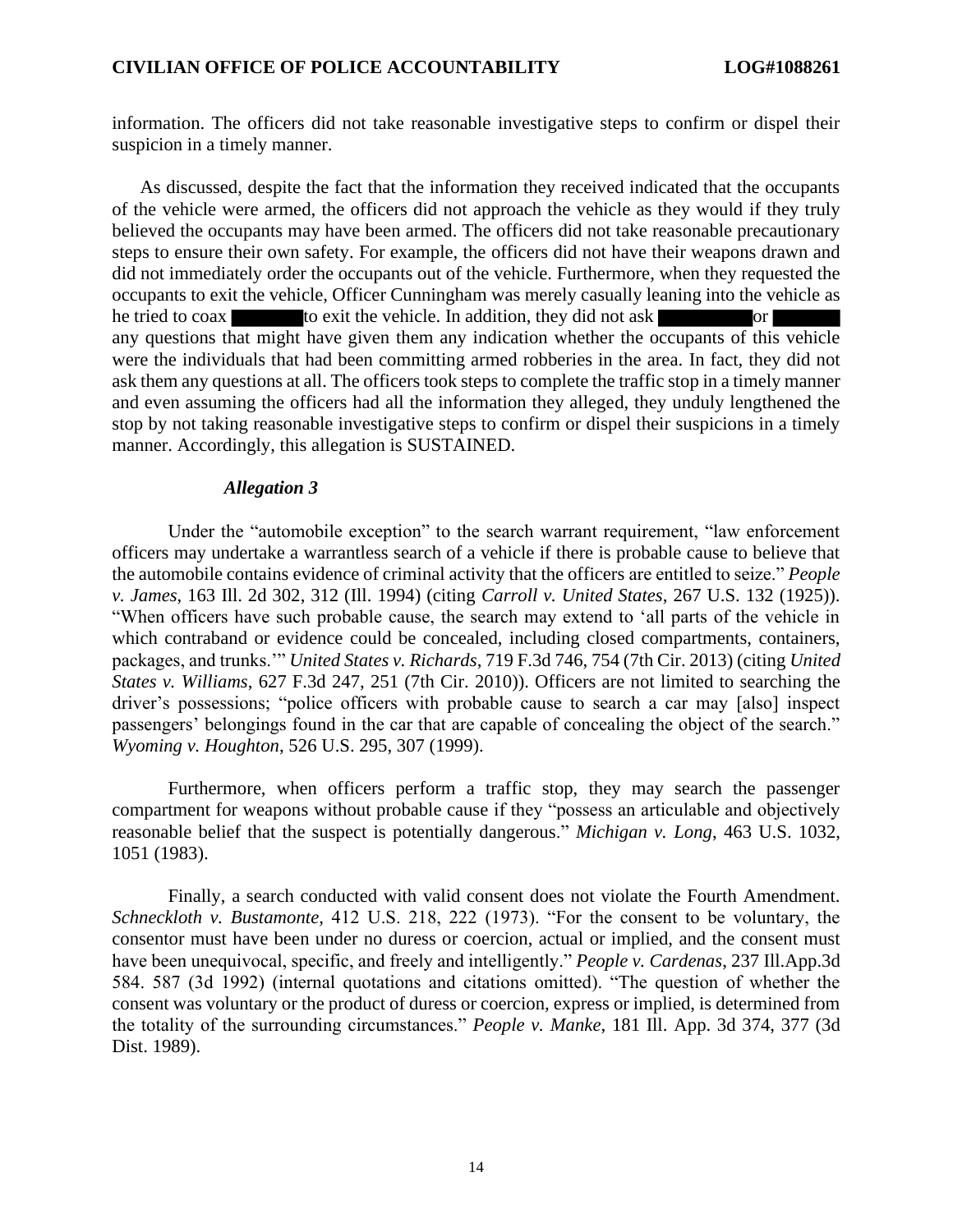COPA finds that based on a preponderance of the evidence standard, there is sufficient evidence to sustain a finding that Officer Patruno conducted an improper search of vehicle. As discussed above, the officers did not in fact articulate that they had probable cause to search during their investigatory stop of the vehicle, and they did not have consent to search the vehicle. Rather, Officers Cunningham and Patruno told and that they had to allow the officers to search. They never even asked for consent. They merely asked for "cooperation," while indicating that the officers were going to search the car. The officers made it clear that and and would not be permitted to leave if they did not permit the officers to search the vehicle. was willing to take any traffic tickets if he was allowed to leave. That is not consent to search. Nor does COPA find that the officers fear that and were armed and dangerous. Therefore, the search of the vehicle was improper. Accordingly, this allegation is SUSTAINED.

#### *Allegation 4*

COPA finds that based on a preponderance of the evidence standard, there is sufficient evidence to sustain a finding that Officer Patruno violated Special Order S03-14 for failing to activate his BWC at the beginning of the incident. CPD Special Order S03-14 requires that a body camera be activated during traffic stops, investigatory and "any instance when enforcing the law." Officer Patruno was required to activate his BWC when he initiated the stop, but he failed to do so. Accordingly, this allegation is SUSTAINED.

#### *Officer Cunningham*

#### *Allegation 1*

For the reasons discussed with regard to Officer Patruno, COPA finds that there is insufficient evidence to find, by a preponderance of the evidence, that there was any misconduct in stopping the vehicle. Accordingly, COPA finds that this allegation NOT SUSTAINED.

#### *Allegation 2*

For the reasons discussed with regard to Officer Patruno, COPA finds that there is sufficient evidence to find, by a preponderance of the evidence, that Officer Cunningham detained and for an unreasonable amount of time. Accordingly, COPA finds that this allegation is SUSTAINED.

#### *Allegation 3*

As discussed above with respect to Officer Patruno, Allegation 3 is also SUSTAINED against Officer Cunningham

#### *Allegation 4*

COPA finds that, based on a preponderance of the evidence standard, there is sufficient evidence to sustain a finding that Officer Cunningham failed to activate his BWC in violation of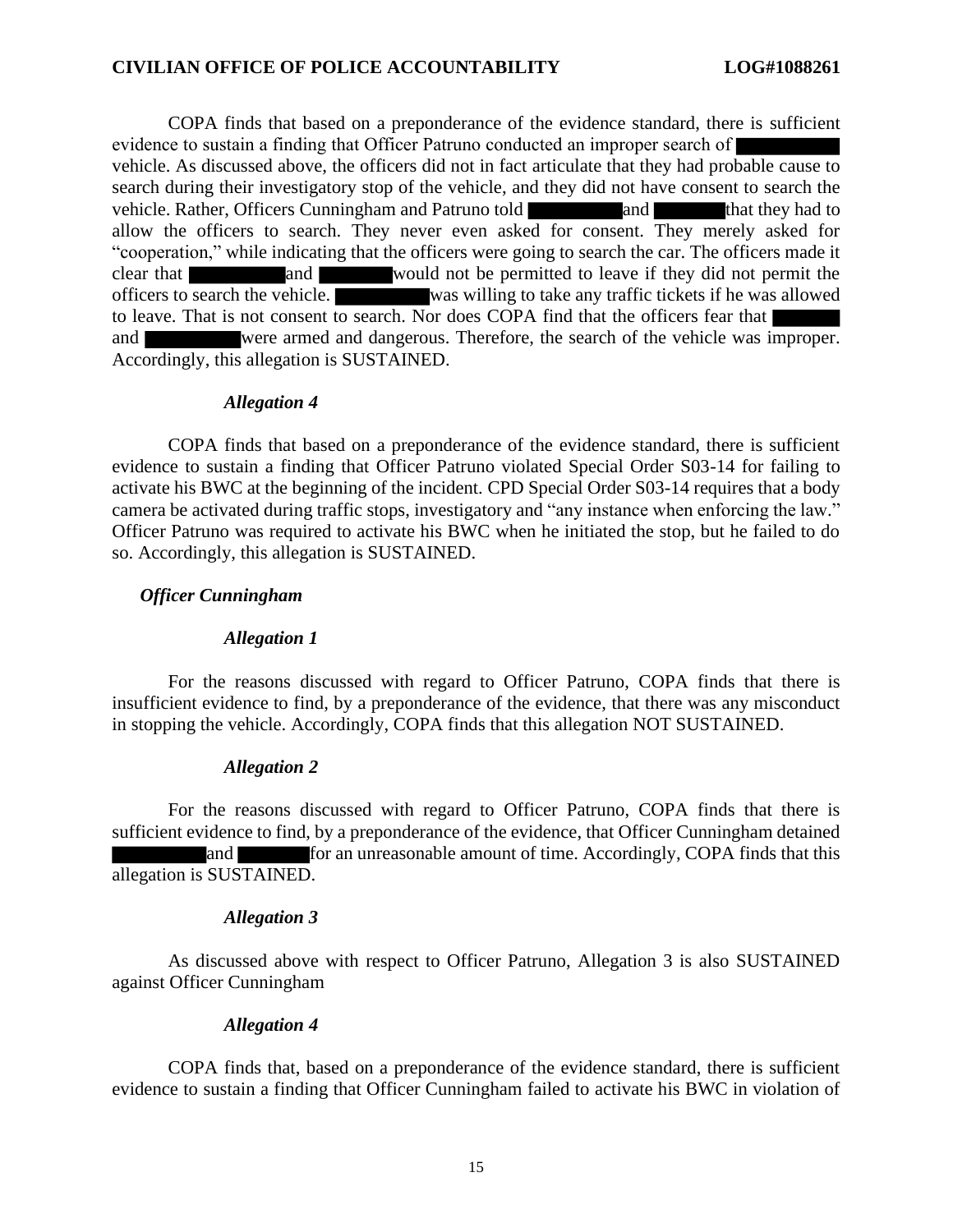Special Order S03-14. CPD Special Order S03-14 requires that a body camera be activated during traffic stops, investigatory and "any instance when enforcing the law." Officer Cunningham was required to activate his BWC when he initiated the stop, but he failed to do so. Accordingly, Allegation 4 is SUSTAINED.

# **IV. RECOMMENDED DISCIPLINE FOR SUSTAINED ALLEGATIONS**

# **a. Officer Matthew Patruno**

**Complimentary and Disciplinary History:** Officer Patruno's Complimentary History includes: 1 Military Service Award, 1 Emblem of Recognition – Physical Fitness, 1 Special Commendation, 4 Department Commendations, 62 Honorable Mentions, 1 Complimentary Letter, 1 Police Officer of the Month Award, 1 Honorable Mention Ribbon Award, and 1 Top Gun Award. No applicable disciplinary history**.** 

# **i. Recommended Penalty, by Allegation**

Allegation No. 2: Detained **and** and **for an unreasonable** amount of time**. Penalty:** 5-Day Suspension.

**Allegation No. 3:** Searched the vehicle occupied by and without justification. **Penalty:** 5-Day Suspension.

**Allegation No. 4:** Failure to have BWC activated for entire encounter with and **Penalty:** 5-Day Suspension.

# **b. Officer Joseph Cunningham**

**i. Complimentary and Disciplinary History:** Officer Cunningham's Complimentary History includes: 1 Attendance Recognition Award, 2 Emblems of Recognition – Physical Fitness, 1 Special Commendation, 73 Honorable Mentions, 5 Department Commendations, 2 Police Officer of the Month Awards, 1 Complimentary Letter, 1 Honorable Mention Ribbon Award, and 1 Top Gun Arrest Award. No applicable disciplinary history.

# **ii. Recommended Penalty, by Allegation**

**Allegation No. 2:** Detained **and and for an unreasonable** amount of time**. Penalty:** 5-Day Suspension.

**Allegation No. 3:** Searched the vehicle occupied by and and without justification. **Penalty:** 5-Day Suspension.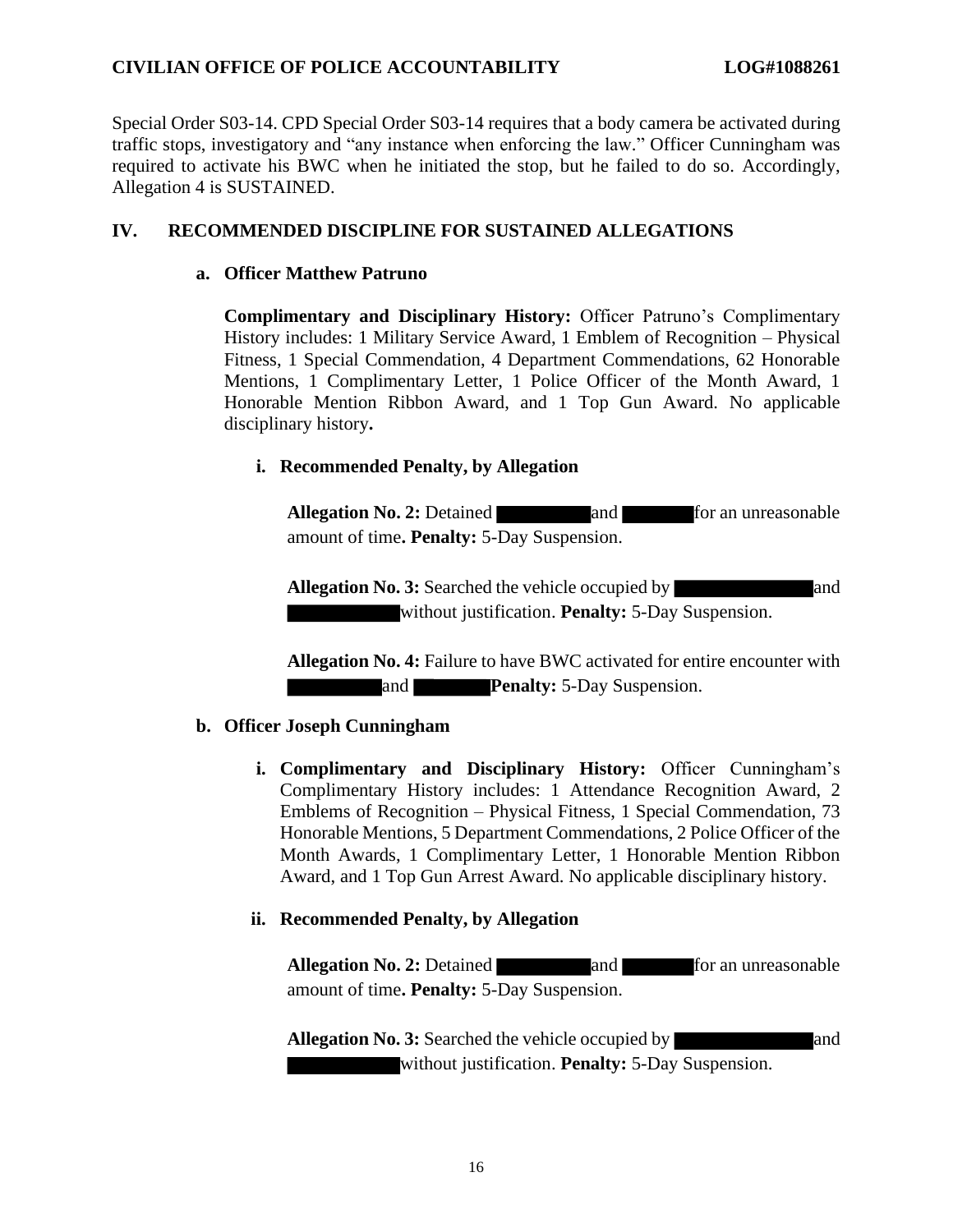**Allegation No. 4:** Failure to have BWC activated for entire encounter with and **Penalty:** 5-Day Suspension.

# **VII. CONCLUSION**

Based on the analysis set forth above, COPA makes the following findings:

| Officer                         | Allegation                                                                                                                                                                                                                                                             | Finding/                        |
|---------------------------------|------------------------------------------------------------------------------------------------------------------------------------------------------------------------------------------------------------------------------------------------------------------------|---------------------------------|
| Officer<br>Matthew<br>Patruno   | It is alleged by the complainant that on January 25, 2018,<br>at approximately 2:30 p.m., at or near 3750 W. Huron St.,<br>Chicago, IL 60624, while on duty, Officer Matthew<br>Patruno, star #11814 committed misconduct through the<br>following acts or omissions:  | Recommendation                  |
|                                 | by<br>1. Detained<br><b>Example 2</b> and <b>and</b><br>stopping the vehicle they occupied;                                                                                                                                                                            | Not Sustained                   |
|                                 | 2. Detained<br>for<br><b>Example 2018</b> and<br>an unreasonable amount of time;                                                                                                                                                                                       | Sustained / 5-Day<br>Suspension |
|                                 | 3. Searched the vehicle occupied by<br>without justification; and;<br>and                                                                                                                                                                                              | Sustained / 5-Day<br>Suspension |
|                                 | 4. Failed to follow Special Order 03-14 by not having<br>his body worn camera activated and recording during<br>his entire encounter with  <br>and and                                                                                                                 | Sustained / 5-Day<br>Suspension |
| Officer<br>Joseph<br>Cunningham | It is alleged by the complainant that on January 25, 2018,<br>at approximately 2:30 p.m., at or near 3750 W. Huron St.,<br>Chicago, IL 60624, while on duty, Officer Joseph<br>Cunningham, star #9871 committed misconduct through<br>the following acts or omissions: |                                 |
|                                 | 1. Detained<br>and<br>by<br>stopping the vehicle they occupied.                                                                                                                                                                                                        | Not Sustained                   |
|                                 | for<br>2 Detained<br>and<br>an unreasonable amount of time;                                                                                                                                                                                                            | Sustained / 5-Day<br>Suspension |
|                                 | 3. Searched the vehicle occupied by<br>without justification; and<br>and                                                                                                                                                                                               | Sustained / 5-Day<br>Suspension |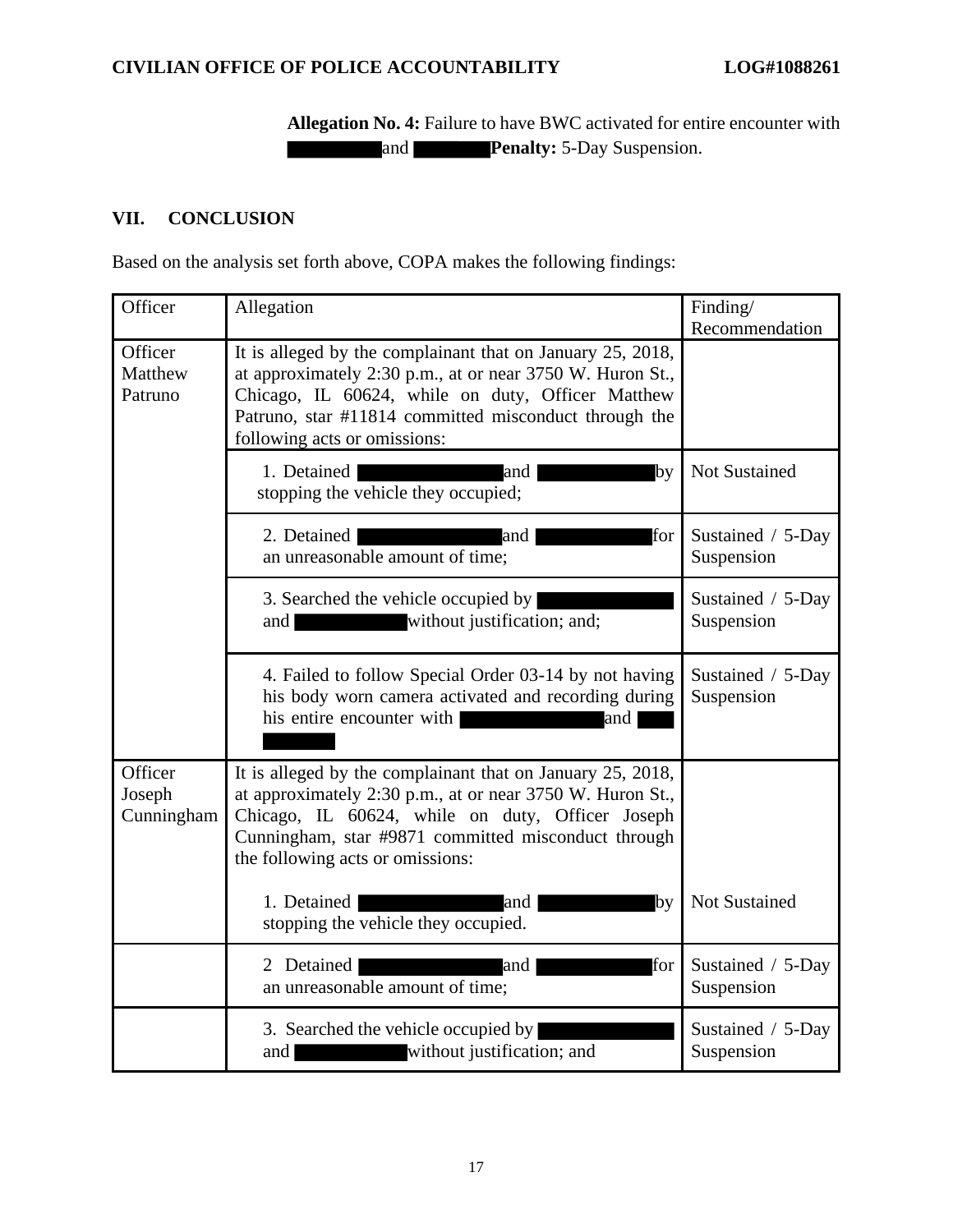| 4. Failed to follow Special Order 03-14 by not having Sustained 5-Day<br>his body worn camera activated and recording during Suspension |  |
|-----------------------------------------------------------------------------------------------------------------------------------------|--|
| his entire encounter with<br>and I                                                                                                      |  |

Approved:



3/31/2021

**Matthew Haynam** *Deputy Chief Administrator – Chief Investigator* Date